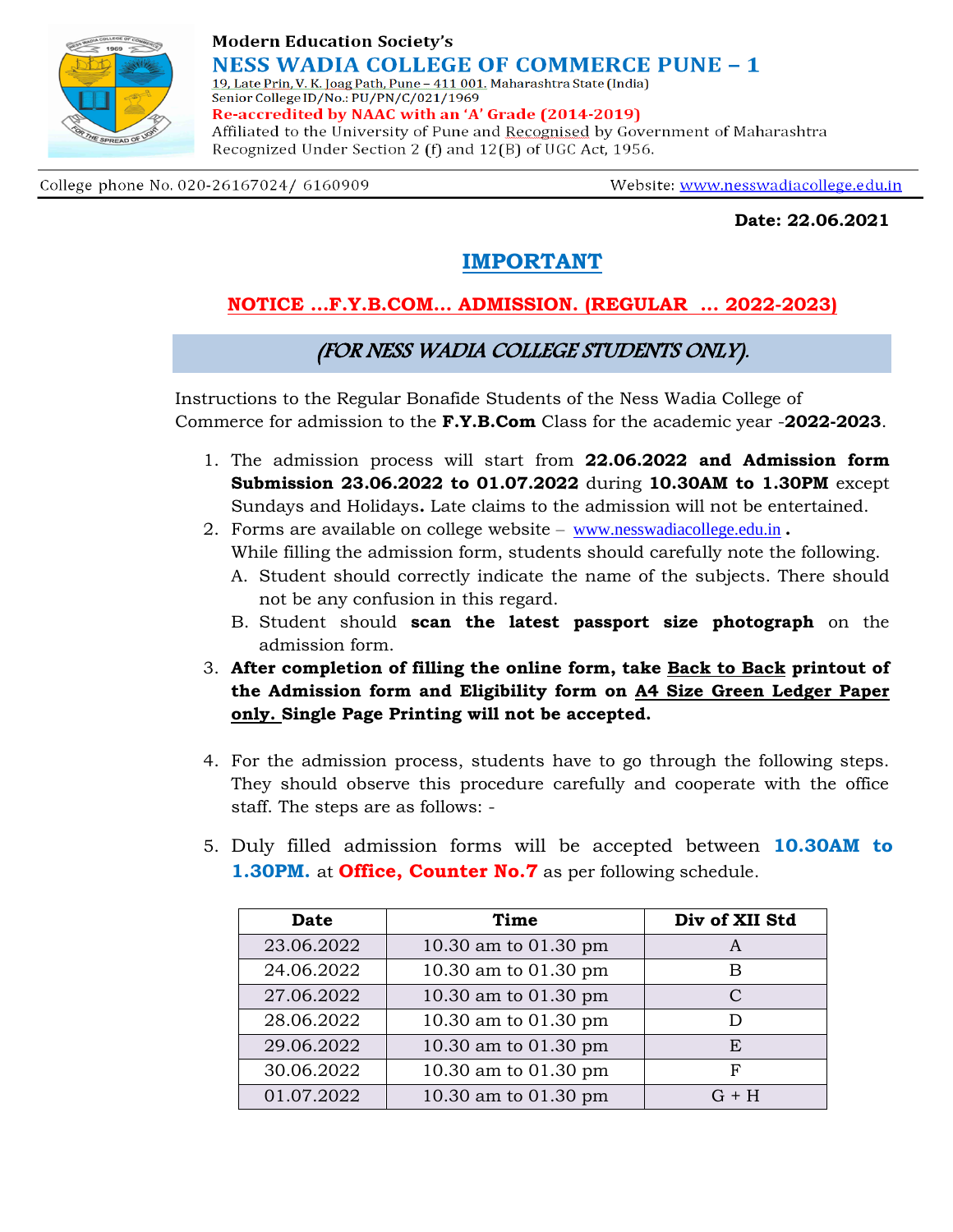

### **Modern Education Society's NESS WADIA COLLEGE OF COMMERCE PUNE – 1** 19, Late Prin, V. K. Joag Path, Pune - 411 001. Maharashtra State (India)

Senior College ID/No.: PU/PN/C/021/1969 Re-accredited by NAAC with an 'A' Grade (2014-2019)

Affiliated to the University of Pune and Recognised by Government of Maharashtra Recognized Under Section 2 (f) and 12(B) of UGC Act, 1956.

#### College phone No. 020-26167024/ 6160909

Website: www.nesswadiacollege.edu.in

- A. **First check Admission form/Eligibility form and necessary documents from office. Then student will get roll number and Division. Then admission forms submit to Counter No 2 for Fees Approval.**
- B. After the students get the admission form checked they have to pay the fees **only through payment link on vriddhi login** at **fees Counter no 2 in the Office** on **the SAME DAY. If they do not pay the fees on the same day their admission will be not confirm. For details of the fees see the notice board.**
- C. **Subjects of F.Y.B.Com will be as per new syllabus and rules (2019) framed by SPPU.**
- C. **Students should attach following photocopies.**
	- **1. XII Marklist (2 Copy)**
	- **2. X Marklist**
	- **3. Aadhar Card (1 Copy)**
	- **4. Caste Certificate (if applicable) (2 Copy)**

Dand

**I/C Principal Ness Wadia College of Commerce, Pune – 411001**

# **Admission Process/ Steps**

- Student has to register on Vriddhi through [https://ness.vriddhionline.com.](https://ness.vriddhionline.com/) **(Do not use mobile for filling form use Laptop or Desktop)**
- After registration, students have to click on Admission Form by selecting UG / PG. First student need to click on Buy Brochure Code and pay Rs.40/- through the link provided by the Vriddhi. Student will receive OTP on his / her mobile or showing in the window of Brochure Code Number of vriddhi.
- Now student starts to fill Admission Form.
- Students have to upload necessary documents and submit the form after necessary process.
- Duly filled admission forms will be accepted between **10.30AM to 1.30PM.** at **Office, Counter No.7** as per schedule.
- First check Admission form and necessary documents from office. Then student will get roll number and Division. Then admission forms submit to Counter No 2 for Fees Approval.